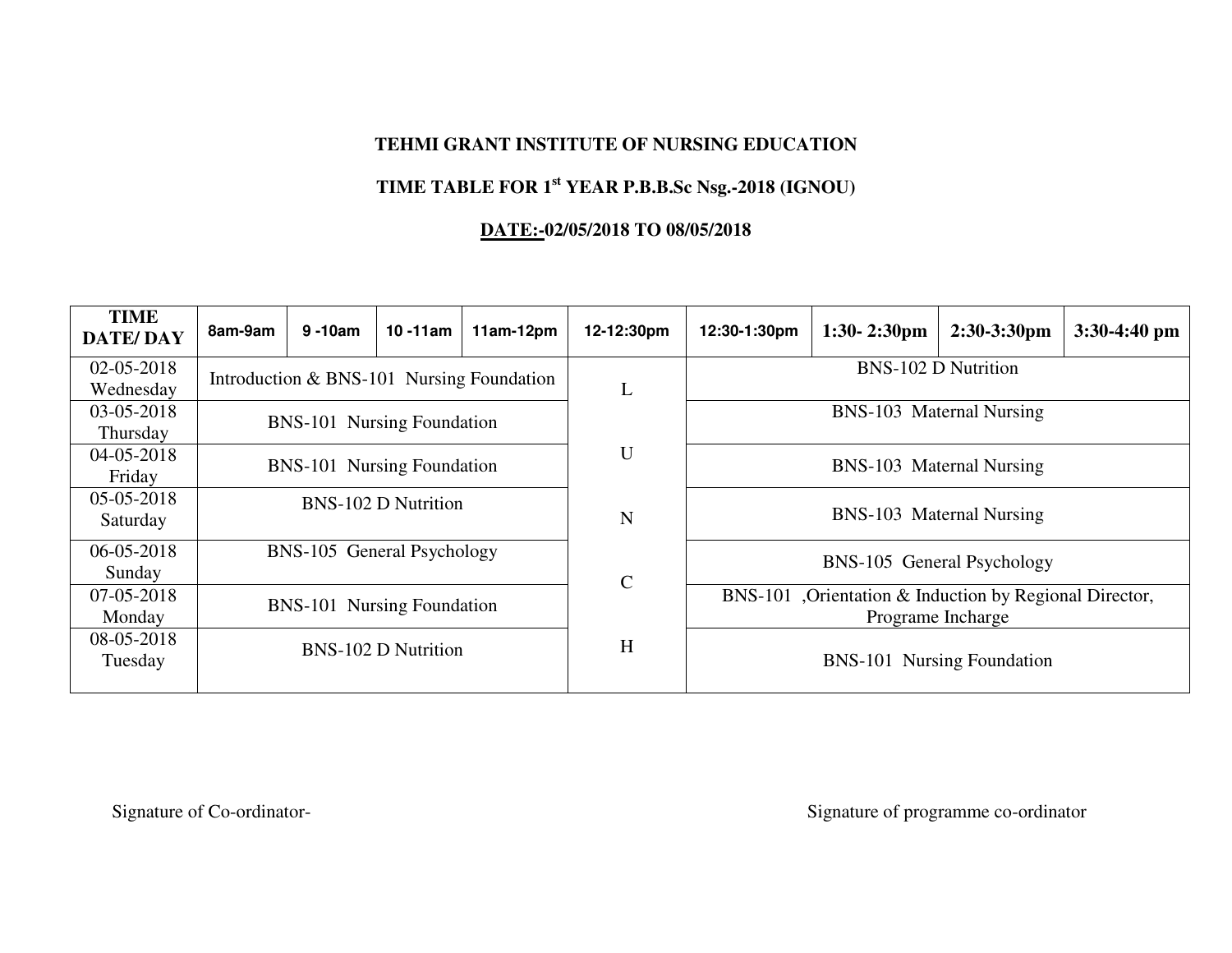#### **TEHMI GRANT INSTITUTE OF NURSING EDUCATION TIME TABLE FOR 1st YEAR P.B.B.Sc Nsg.-2018 (IGNOU)**

#### **DATE:-09/05/2018 TO 15/05/2018**

| <b>TIME</b>     | 8am-9am                             | $9 - 10$ am                           | $10 - 11$ am               | $11am-12pm$ | 12-12:30pm    | 12:30-1:30pm               | $1:30-2:30$ pm                | 2:30-3:30pm                | $3:30-4:40$ pm |  |
|-----------------|-------------------------------------|---------------------------------------|----------------------------|-------------|---------------|----------------------------|-------------------------------|----------------------------|----------------|--|
| <b>DATE/DAY</b> |                                     |                                       |                            |             |               |                            |                               |                            |                |  |
| 09-05-2018      |                                     | BNS 104 Communicative English         |                            |             |               | <b>BNS 102 D Nutrition</b> |                               |                            |                |  |
| Wednesday       |                                     |                                       |                            |             |               |                            |                               |                            |                |  |
| 10-05-2018      |                                     |                                       | <b>BNS 102 D Nutrition</b> |             |               | BNS-105 Sociology          |                               |                            |                |  |
| Thursday        |                                     |                                       |                            |             | U             |                            |                               |                            |                |  |
| 11-05-2018      | BNS 105 Sociology<br><b>BNS-102</b> |                                       |                            |             |               |                            | <b>BNS-102 C Microbiology</b> |                            |                |  |
| Friday          | Microbiology                        |                                       |                            |             |               |                            |                               |                            |                |  |
| 12-05-2018      |                                     |                                       | <b>Farewell Party</b>      |             | N             | BNS-102C Microbiology      |                               |                            |                |  |
| Saturday        |                                     |                                       |                            |             |               |                            |                               |                            |                |  |
| 13-05-2018      |                                     | <b>BNS-105 Educational Psychology</b> |                            |             |               |                            |                               | BNS-102 C Microbiology     |                |  |
| Sunday          |                                     |                                       |                            |             | $\mathcal{C}$ |                            |                               |                            |                |  |
| 14-05-2018      | <b>BNS-102D Nutrition</b>           |                                       |                            |             |               |                            |                               | <b>BNS-102 D Nutrition</b> |                |  |
| Monday          |                                     |                                       |                            |             |               |                            |                               |                            |                |  |
| 15-05-2018      | BNS-105 Gen.Psychology              |                                       |                            |             | H             |                            |                               | BNS-105 Gen.Psychology     |                |  |
| Tuesday         |                                     |                                       |                            |             |               |                            |                               |                            |                |  |
|                 |                                     |                                       |                            |             |               |                            |                               |                            |                |  |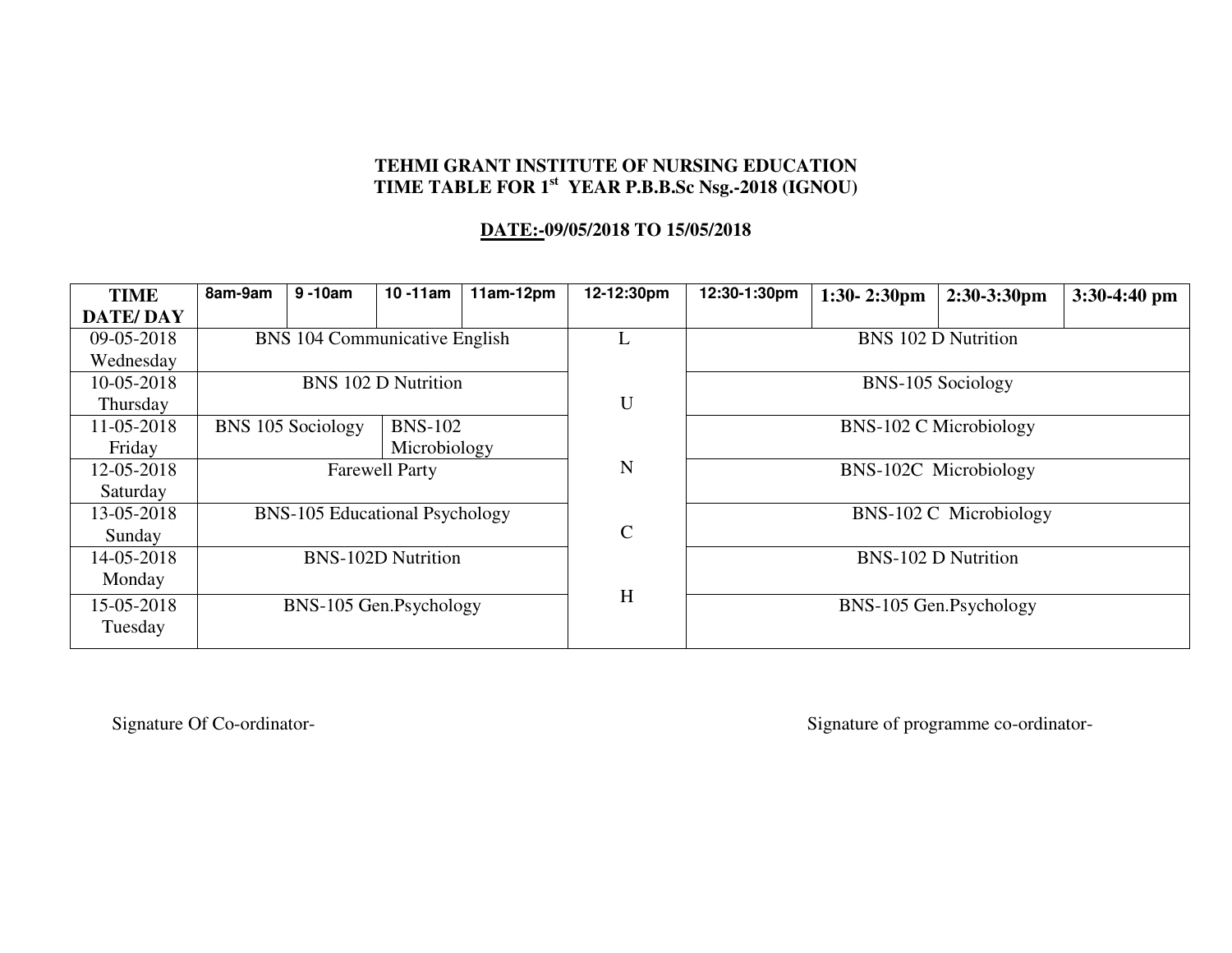# **TEHMI GRANT INSTITUTE OF NURSING EDUCATION TIME TABLE FOR 1st YEAR P.B.B.Sc Nsg.-2018(IGNOU)**

### **DATE:-16/05/2018TO 22/05/2018**

| <b>TIME</b>     | 8am-9am                   | $9 - 10$ am                   | $10 - 11$ am       | $11am-12pm$ | 12-12:30pm   | 12:30-1:30pm            | $1:30-2:30$ pm      | $2:30-3:30$ pm       | $3:30-4:40$ pm |  |
|-----------------|---------------------------|-------------------------------|--------------------|-------------|--------------|-------------------------|---------------------|----------------------|----------------|--|
| <b>DATE/DAY</b> |                           |                               |                    |             |              |                         |                     |                      |                |  |
| 16-05-2018      |                           | BNS 104 Communicative English |                    |             | L            | BNS-105 Gen. Psychology |                     |                      |                |  |
| Wednesday       |                           |                               |                    |             |              |                         |                     |                      |                |  |
| 17-05-2018      |                           | BNS-102 C Microbiology        |                    |             |              | BNS-105 Sociology       |                     |                      |                |  |
| Thursday        |                           |                               |                    |             | U            |                         |                     |                      |                |  |
| 18-05-2018      |                           |                               | BNS-102 Biophysics |             |              |                         |                     | BNS-102 Biophysics   |                |  |
| Friday          |                           |                               |                    |             |              |                         |                     |                      |                |  |
| 19-05-2018      | BNS-102 Biophysics        |                               |                    |             | N            | BNS-102 Biophysics      |                     |                      |                |  |
| Saturday        |                           |                               |                    |             |              |                         |                     |                      |                |  |
| 20-05-2018      | <b>BNS-102 Biophysics</b> |                               |                    |             | $\mathsf{C}$ |                         |                     | BNS-102 Biophysics   |                |  |
| Sunday          |                           |                               |                    |             |              |                         |                     |                      |                |  |
| 21-05-2018      | BNS-102 Bio physics       |                               |                    |             |              |                         | BNS-102 Biophysics\ |                      |                |  |
| Monday          |                           |                               |                    |             | H            |                         |                     |                      |                |  |
| 22-05-2018      |                           | BNS-104 Communicative English |                    |             |              |                         |                     | BNS-102 Biochemistry |                |  |
| Tuesday         |                           |                               |                    |             |              |                         |                     |                      |                |  |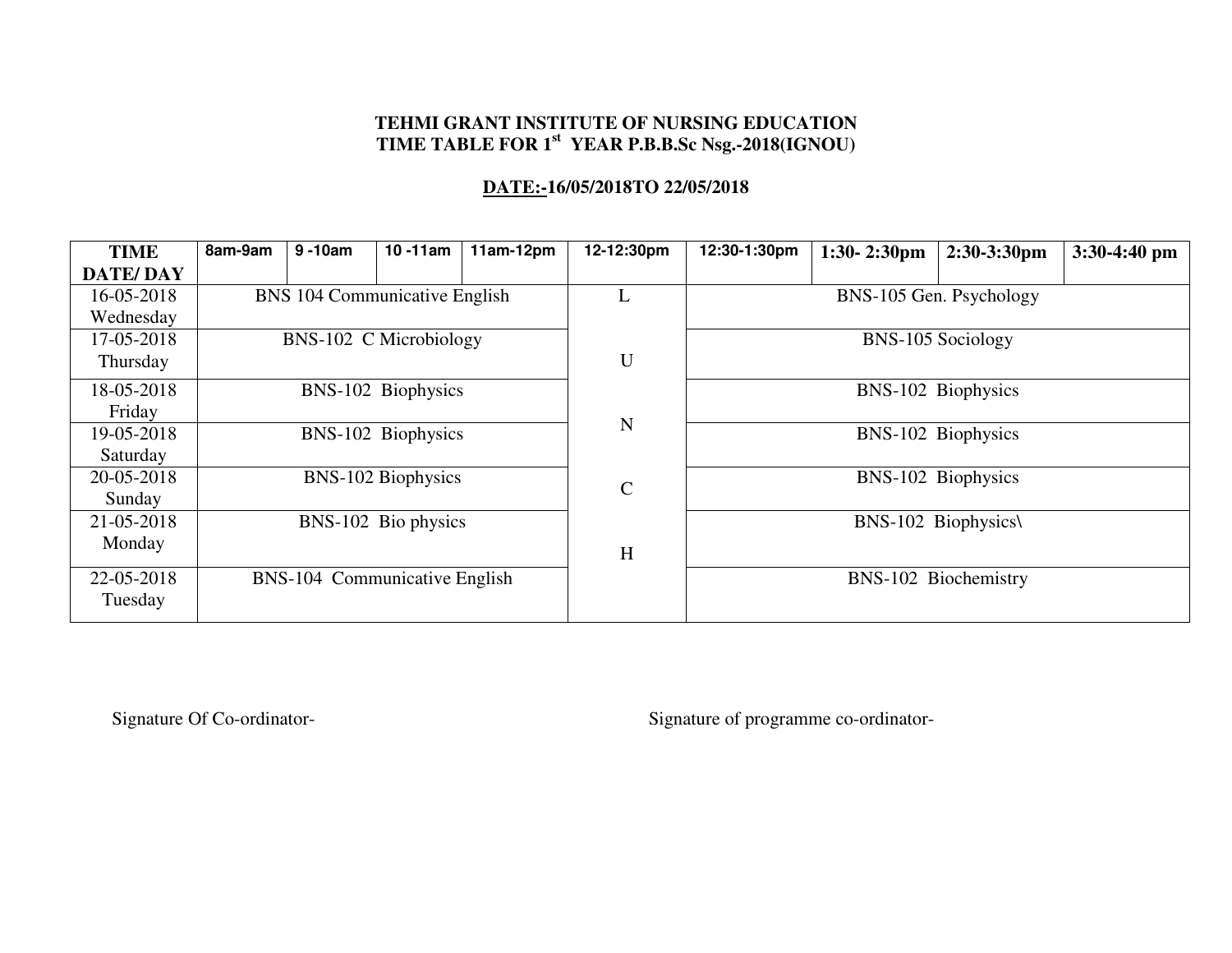#### **TEHMI GRANT INSTITUTE OF NURSING EDUCATION TIME TABLE FOR 1st YEAR P.B.B.Sc Nsg.-2018 (IGNOU) DATE:-23/05/2018 TO 03/06/2018**

| <b>TIME</b>          | $7:am-12$ noon                   | 12-12:30pm  | 12:30pm-05: 30pm                 |
|----------------------|----------------------------------|-------------|----------------------------------|
| <b>DATE/DAY</b>      |                                  |             |                                  |
| 23-05-2018           |                                  |             |                                  |
| Monday               |                                  |             |                                  |
| 24-05-2018           |                                  |             |                                  |
| Tuesday              |                                  |             |                                  |
| 25-05-2018           |                                  |             |                                  |
| Wednesday            |                                  |             |                                  |
| 26-05-2018           |                                  | L           |                                  |
| Thursday             |                                  |             |                                  |
| 27-05-2018           |                                  |             |                                  |
| Friday               | <b>BNSL-103 Maternal Nursing</b> | $\mathbf U$ | <b>BNSL-103 Maternal Nursing</b> |
| 28-05-2018           |                                  |             |                                  |
| Saturday             | YCMH-Pimpri                      |             | YCMH-Pimpri                      |
| 29-05-2018           |                                  | $\mathbf N$ |                                  |
|                      | BNS 105 Gen. Psychology          |             | BNS 105 Gen. Psychology          |
| Sunday<br>30-05-2018 | <b>BNSL-103 Maternal Nursing</b> | $\mathbf C$ | <b>BNSL-103 Maternal Nursing</b> |
| Monday               |                                  |             |                                  |
| 31-05-2018           | YCMH-Pimpri                      |             | YCMH-Pimpri                      |
| Tuesday              |                                  | H           |                                  |
| 01-06-2018           |                                  |             |                                  |
| Wednesday            |                                  |             |                                  |
| 02-06-2018           |                                  |             |                                  |
| Thursday             |                                  |             |                                  |
| 03-06-2018           |                                  |             |                                  |
| Friday               |                                  |             |                                  |
|                      |                                  |             |                                  |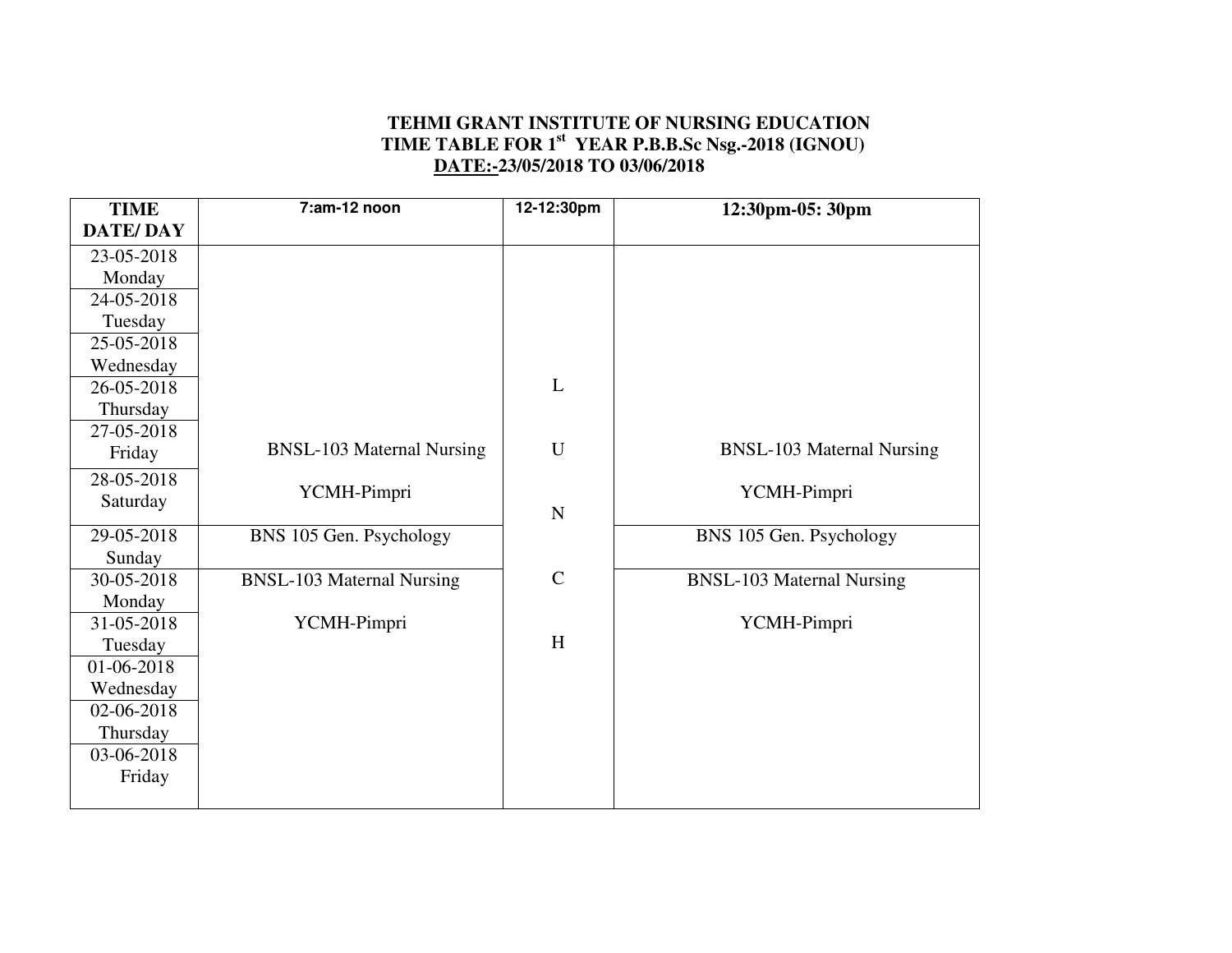### **TEHMI GRANT INSTITUTE OF NURSING EDUCATION TIME TABLE FOR 1st YEAR P.B.B.Sc Nsg.-2018(IGNOU) DATE:-04/06/2018 TO 12/06/2018**

| <b>TIME</b>     | 8am-9am | $9 - 10$ am | $\overline{10}$ -11am              | $11am-12pm$ | $12-$       | 12:30-1:30pm | $1:30-$                            | 2:30-3:30pm        | 3:30-4:40 pm |
|-----------------|---------|-------------|------------------------------------|-------------|-------------|--------------|------------------------------------|--------------------|--------------|
| <b>DATE/DAY</b> |         |             |                                    |             | 12:30pm     |              | 2:30 <sub>pm</sub>                 |                    |              |
| 04-06-2018      |         |             |                                    |             |             |              |                                    |                    |              |
| Saturday        |         |             |                                    |             | $\mathbf U$ |              |                                    |                    |              |
| 05-06-2018      |         |             |                                    |             |             |              |                                    |                    |              |
| Sunday          |         |             |                                    |             |             |              |                                    |                    |              |
| 06-06-2018      |         |             |                                    |             | $\mathbf N$ |              |                                    |                    |              |
| Monday          |         |             |                                    |             |             |              |                                    |                    |              |
| 07-06-2018      |         |             |                                    |             |             |              |                                    |                    |              |
| Tuesday         |         |             |                                    |             | $\mathbf C$ |              |                                    |                    |              |
| 08-06-2018      |         |             |                                    |             |             |              |                                    |                    |              |
| Wednesday       |         |             |                                    |             |             |              |                                    |                    |              |
| 09-06-2018      |         |             | <b>BNSL-101 Nursing Foundation</b> |             | H           |              | <b>BNSL-101 Nursing Foundation</b> |                    |              |
| Thursday        |         |             | (Ruby Hall Clinic)                 |             |             |              |                                    | (Ruby Hall Clinic) |              |
| 10-06-2018      |         |             |                                    |             |             |              |                                    |                    |              |
| Friday          |         |             |                                    |             |             |              |                                    |                    |              |
| 11-06-2018      |         |             |                                    |             |             |              |                                    |                    |              |
| Saturday        |         |             |                                    |             |             |              |                                    |                    |              |
|                 |         |             |                                    |             |             |              |                                    |                    |              |
| 12-06-2018      |         |             |                                    |             |             |              |                                    |                    |              |
| Sunday          |         |             |                                    |             |             |              |                                    |                    |              |
|                 |         |             |                                    |             |             |              |                                    |                    |              |

-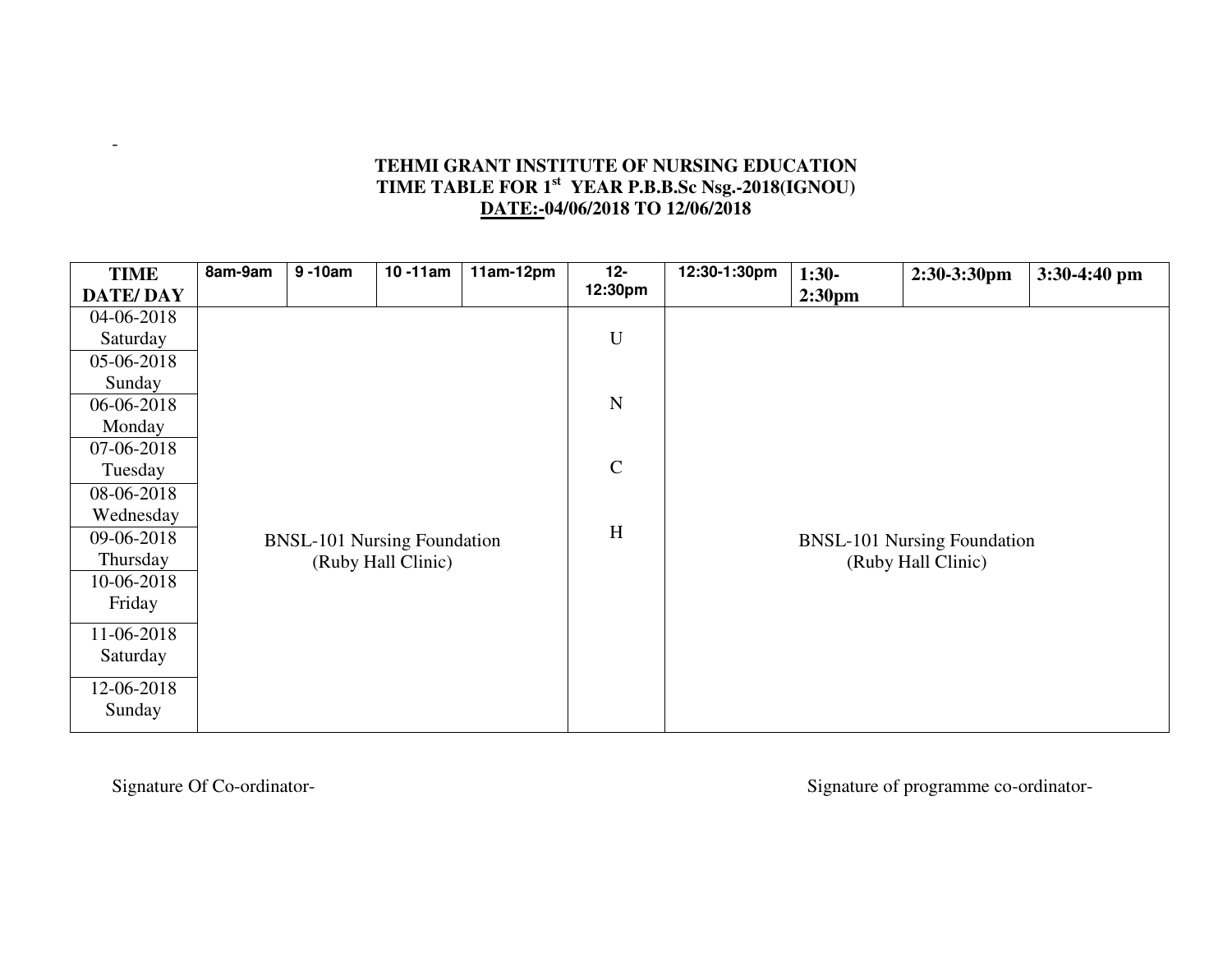# **TEHMI GRANT INSTITUTE OF NURSING EDUCATION TIME TABLE FOR 1st YEAR P.B.B.Sc Nsg.-2018 (IGNOU)**

### **DATE:-13/06/2018TO 19/06/2018**

| BNS-102 Bio Chemistry     |  |  |  |  |
|---------------------------|--|--|--|--|
|                           |  |  |  |  |
|                           |  |  |  |  |
|                           |  |  |  |  |
|                           |  |  |  |  |
|                           |  |  |  |  |
|                           |  |  |  |  |
| <b>BNS 102 -Nutrition</b> |  |  |  |  |
|                           |  |  |  |  |
|                           |  |  |  |  |